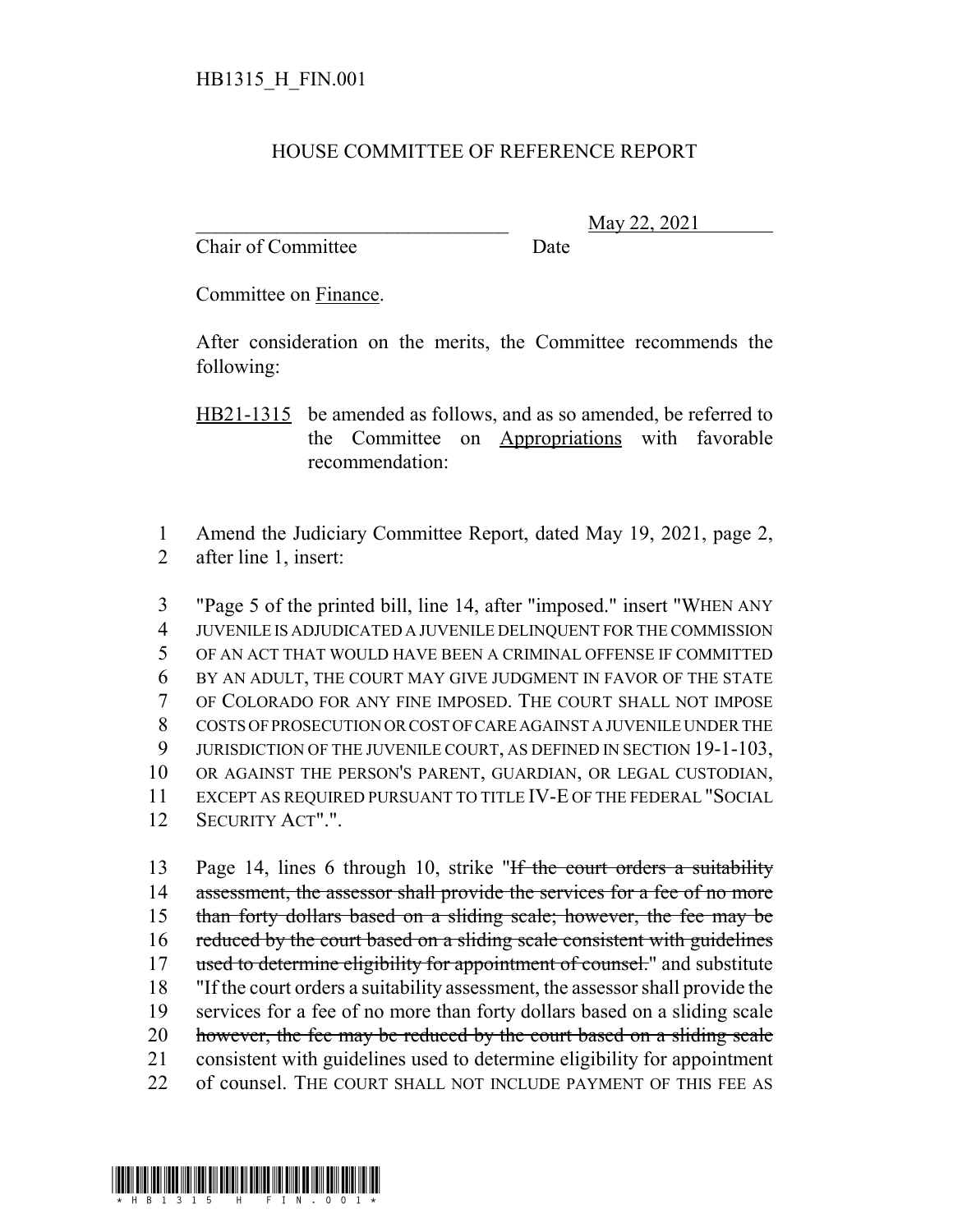## 1 PART OF PART OF ANY COURT ORDER.".

2 Page 14, lines 19 through 22 strike "If the juvenile participates in a 3 restorative justice practices victim-offender conference, the facilitator 4 shall provide these services for a fee of no more than one hundred 5 twenty-five dollars based on a sliding scale; however, the fee may be 6 waived by the court." and substitute "If the juvenile participates in a 7 restorative justice practices victim-offender conference, the facilitator 8 shall provide these services for a fee of no more than one hundred 9 twenty-five dollars based on a sliding scale however, the fee may be 10 waived by the court. CONSISTENT WITH GUIDELINES USED TO DETERMINE 11 ELIGIBILITY FOR APPOINTMENT OF COUNSEL. THE COURT SHALL NOT 12 INCLUDE PAYMENT OF THIS FEE AS PART OF PART OF ANY COURT ORDER.".

13 Page 15, lines 11 through 13, strike "for a fee of no more than one 14 hundred twenty-five dollars based on a sliding scale; however, the fee 15 may be waived by the court WITHOUT A FEE." and substitute "for a fee of 16 no more than one hundred twenty-five dollars based on a sliding scale 17 however, the fee may be waived by the court CONSISTENT WITH 18 GUIDELINES USED TO DETERMINE ELIGIBILITY FOR APPOINTMENT OF 19 COUNSEL.THE COURT SHALL NOT INCLUDE PAYMENT OF THIS FEE AS PART 20 OF PART OF ANY COURT ORDER.".".

- 21 Page 2 of the report, after line 4, insert:
- 22 "Page 19, line 17, strike "18-1.3-407," and substitute "18-1.3-407 23  $(2)(a)(III)(A),".$
- 24 Page 19, line 18, strike "PARENT OR GUARDIAN" and substitute "PARENT, 25 GUARDIAN, OR LEGAL CUSTODIAN".
- 26 Page 19, line 19, strike "OR AN ADULT WHO, AT THE TIME".
- 27 Page 19, strike line 20.".
- 28 Page 3 of the report, after line 8, insert:
- 29 "Page 23, lines 24 through 27, strike "If the court orders a suitability
- 30 assessment, the assessor shall provide the services for a fee of no more
- 31 than forty dollars based on a sliding scale; however, the fee may be
- 32 reduced by the court based on a sliding scale consistent with guidelines"

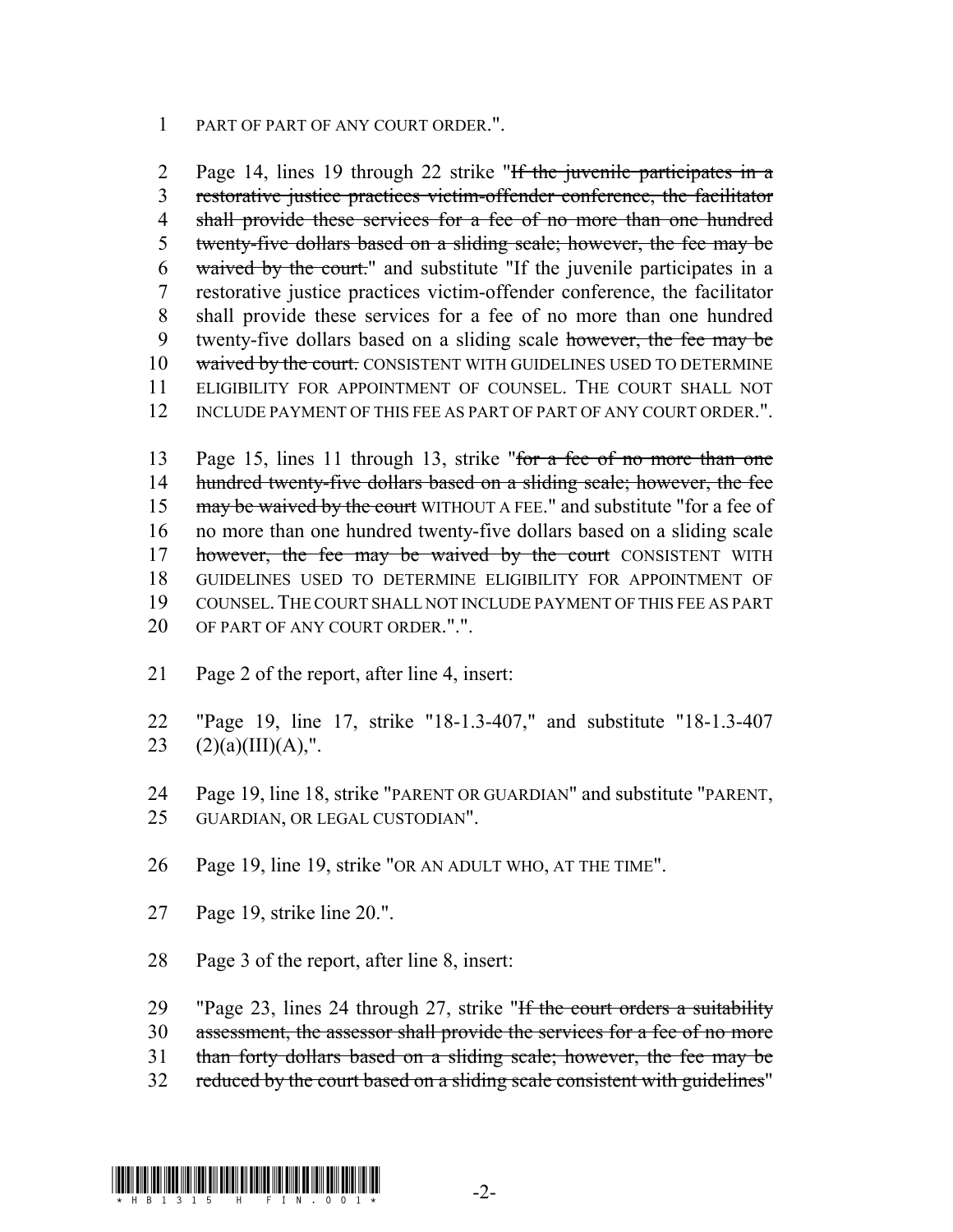1 and substitute "If the court orders a suitability assessment, the assessor 2 shall provide the services for a fee of no more than forty dollars based on 3 a sliding scale however, the fee may be reduced by the court based on a 4 sliding scale consistent with guidelines used to determine eligibility for 5 appointment of counsel. THE COURT SHALL NOT INCLUDE PAYMENT OF 6 THIS FEE AS PART OF PART OF ANY COURT ORDER.".

7 Page 24, line 1, strike "used to determine eligibility for appointment of 8 counsel.".

9 Page 24, lines 10 through 14 strike "If the juvenile participates in a 10 restorative justice practices victim-offender conference, the facilitator 11 shall provide these services for a fee of no more than one hundred 12 twenty-five dollars based on a sliding scale; however, the fee may be 13 waived by the court." and substitute "If the juvenile participates in a 14 restorative justice practices victim-offender conference, the facilitator 15 shall provide these services for a fee of no more than one hundred 16 twenty-five dollars based on a sliding scale however, the fee may be 17 waived by the court. CONSISTENT WITH GUIDELINES USED TO DETERMINE 18 ELIGIBILITY FOR APPOINTMENT OF COUNSEL. THE COURT SHALL NOT 19 INCLUDE PAYMENT OF THIS FEE AS PART OF PART OF ANY COURT ORDER.".

20 Page 25, lines 3 through 5, strike "for a fee of no more than one hundred 21 twenty-five dollars based on a sliding scale; however, the fee may be 22 waived by the court WITHOUT A FEE." and substitute "for a fee of no more 23 than one hundred twenty-five dollars based on a sliding scale however, 24 the fee may be waived by the court CONSISTENT WITH GUIDELINES USED 25 TO DETERMINE ELIGIBILITY FOR APPOINTMENT OF COUNSEL. THE COURT 26 SHALL NOT INCLUDE PAYMENT OF THIS FEE AS PART OF PART OF ANY 27 COURT ORDER.".".

28 Page 4 of the report, line 4, after "1;" insert "MONEY TRANSFERRED FROM 29 THE MARIJUANA TAX CASH FUND PURSUANT TO SECTION 39-28.8-501 30  $(4.8)(b)$ ;".

31 Page 4 of the report, line 13, strike  $''(4)(b)(IV)$  C.R.S." and substitute 32 "(4)(b)(IV), C.R.S. MONEY TRANSFERRED FROM THE MARIJUANA TAX 33 CASH FUND PURSUANT TO SECTION 39-28.8-501 (4.8)(c),".

34 Page 4 of the report, strike line 18 and substitute "**- legislative** 35 **declaration - repeal.** (4.8) (a) ON AUGUST 1, 2021, AND ON AUGUST".